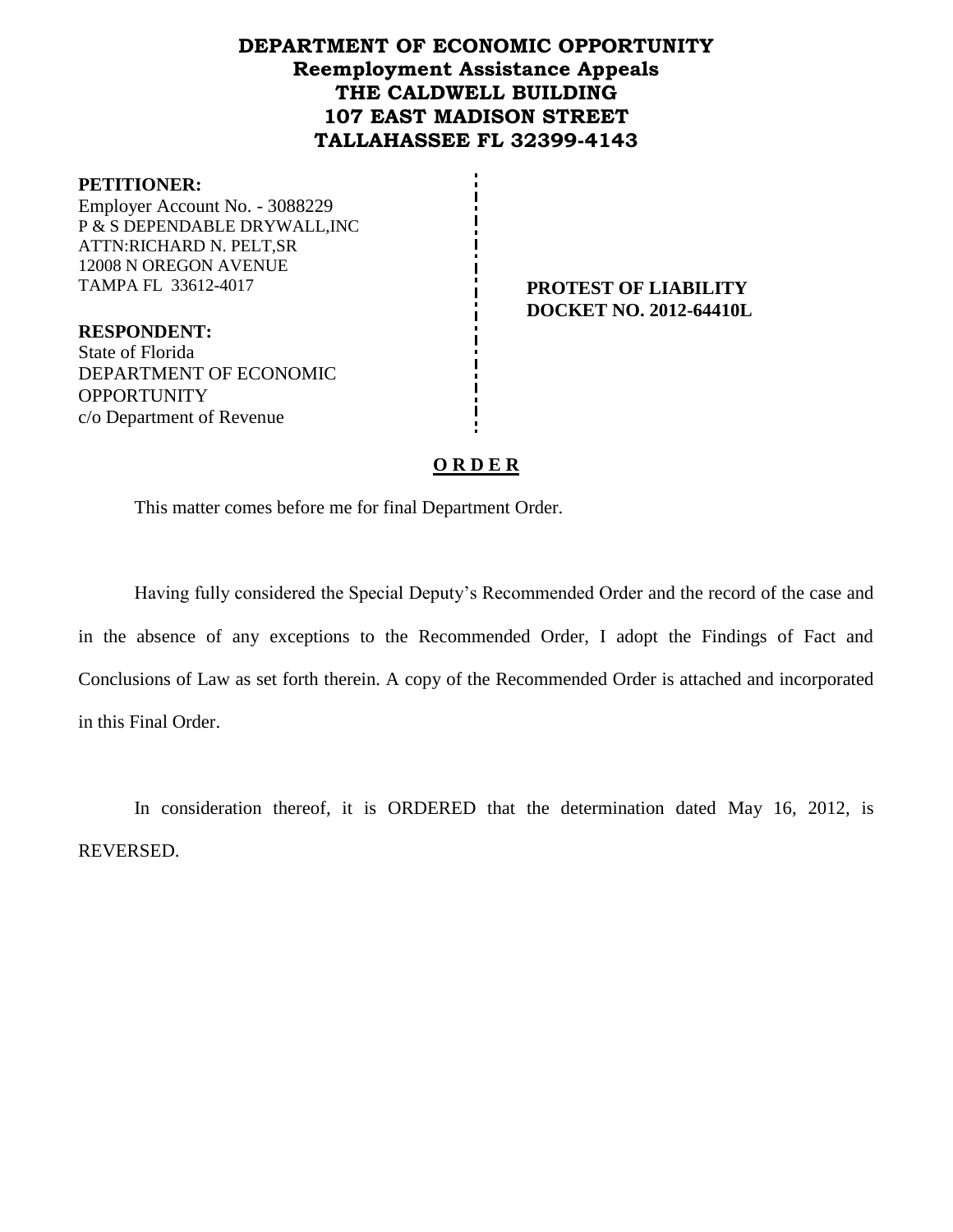#### **JUDICIAL REVIEW**

Any request for judicial review must be initiated within 30 days of the date the Order was filed. Judicial review is commenced by filing one copy of a *Notice of Appeal* with the DEPARTMENT OF ECONOMIC OPPORTUNITY at the address shown at the top of this Order and a second copy, with filing fees prescribed by law, with the appropriate District Court of Appeal. It is the responsibility of the party appealing to the Court to prepare a transcript of the record. If no court reporter was at the hearing, the transcript must be prepared from a copy of the Special Deputy's hearing recording, which may be requested from the Office of Appeals.

Cualquier solicitud para revisión judicial debe ser iniciada dentro de los 30 días a partir de la fecha en que la Orden fue registrada. La revisión judicial se comienza al registrar una copia de un *Aviso de Apelación* con la Agencia para la Innovación de la Fuerza Laboral [*DEPARTMENT OF ECONOMIC OPPORTUNITY]* en la dirección que aparece en la parte superior de este *Orden* y una segunda copia, con los honorarios de registro prescritos por la ley, con el Tribunal Distrital de Apelaciones pertinente. Es la responsabilidad de la parte apelando al tribunal la de preparar una transcripción del registro. Si en la audiencia no se encontraba ningún estenógrafo registrado en los tribunales, la transcripción debe ser preparada de una copia de la grabación de la audiencia del Delegado Especial [*Special Deputy*], la cual puede ser solicitada de la Oficina de Apelaciones.

Nenpòt demann pou yon revizyon jiridik fèt pou l kòmanse lan yon peryòd 30 jou apati de dat ke Lòd la te depoze a. Revizyon jiridik la kòmanse avèk depo yon kopi yon *Avi Dapèl* ki voye bay DEPARTMENT OF ECONOMIC OPPORTUNITY lan nan adrès ki parèt pi wo a, lan tèt *Lòd* sa a e yon dezyèm kopi, avèk frè depo ki preskri pa lalwa, bay Kou Dapèl Distrik apwopriye a. Se responsabilite pati k ap prezante apèl la bay Tribinal la pou l prepare yon kopi dosye a. Si pa te gen yon stenograf lan seyans lan, kopi a fèt pou l prepare apati de kopi anrejistreman seyans lan ke Adjwen Spesyal la te fè a, e ke w ka mande Biwo Dapèl la voye pou ou.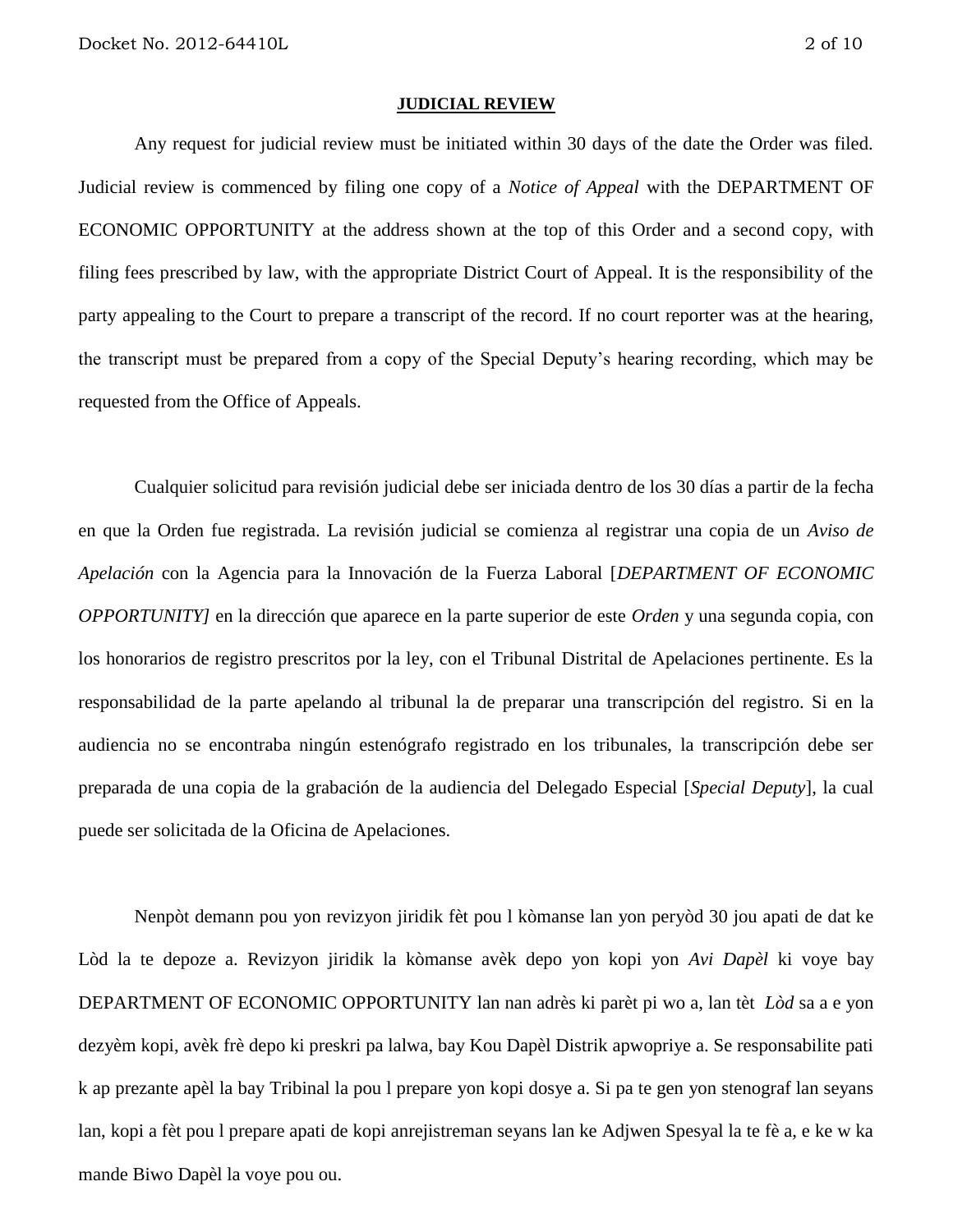DONE and ORDERED at Tallahassee, Florida, this day of October, 2012.



Altemese Smith, Assistant Director, Reemployment Assistance Services DEPARTMENT OF ECONOMIC OPPORTUNITY

FILED ON THIS DATE PURSUANT TO § 120.52, FLORIDA STATUTES, WITH THE DESIGNATED DEPARTMENT CLERK, RECEIPT OF WHICH IS HEREBY ACKNOWLEDGED.

 $\mathcal{S}$ hmun $\mapsto$   $\mathcal{S}$ amo DEPUTY CLERK DATE

### **CERTIFICATE OF SERVICE**

**I HEREBY CERTIFY that true and correct copies of the foregoing Final Order have been furnished to the persons listed below in the manner described, on the \_\_\_\_\_\_\_ day of October, 2012**.

Shmun 12.Z

SHANEDRA Y. BARNES, Special Deputy Clerk DEPARTMENT OF ECONOMIC OPPORTUNITY Reemployment Assistance Appeals 107 EAST MADISON STREET TALLAHASSEE FL 32399-4143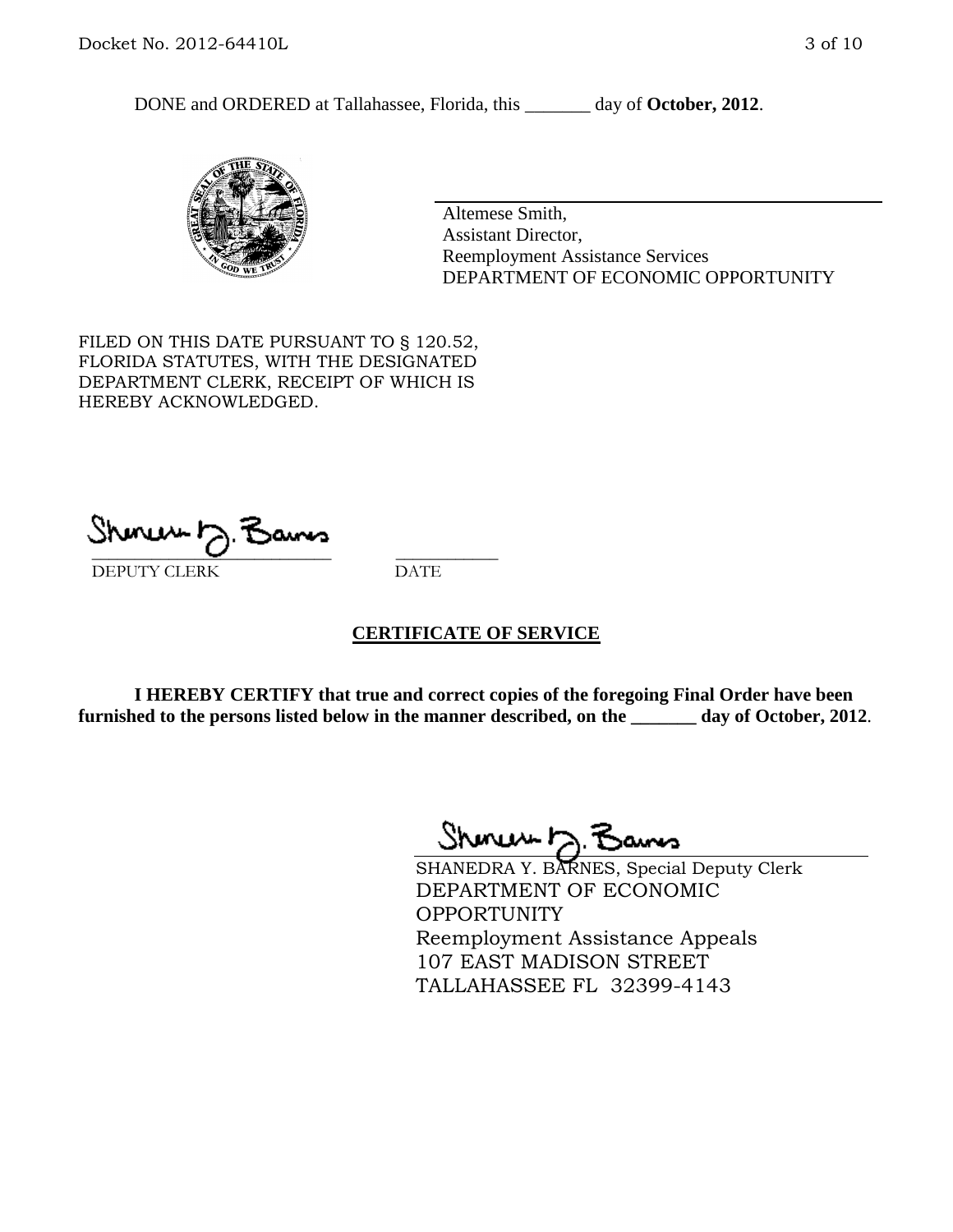By U.S. Mail:

#### P & S DEPENDABLE DRYWALL,INC ATTN:RICHARD N. PELT,SR 12008 N OREGON AVENUE TAMPA FL 33612-4017

HECTOR CASTILLO 2420 N FRONTAGE ROAD

DEPARTMENT OF REVENUE ATTN: VANDA RAGANS - CCOC #1-4857 5050 WEST TENNESSEE STREET TALLAHASSEE FL 32399

DEPARTMENT OF REVENUE ATTN: GORDON HERGET 2301 MAITLAND CENTER PARKWAY SUITE 160 MAITLAND FL 32751-4192

State of Florida DEPARTMENT OF ECONOMIC OPPORTUNITY c/o Department of Revenue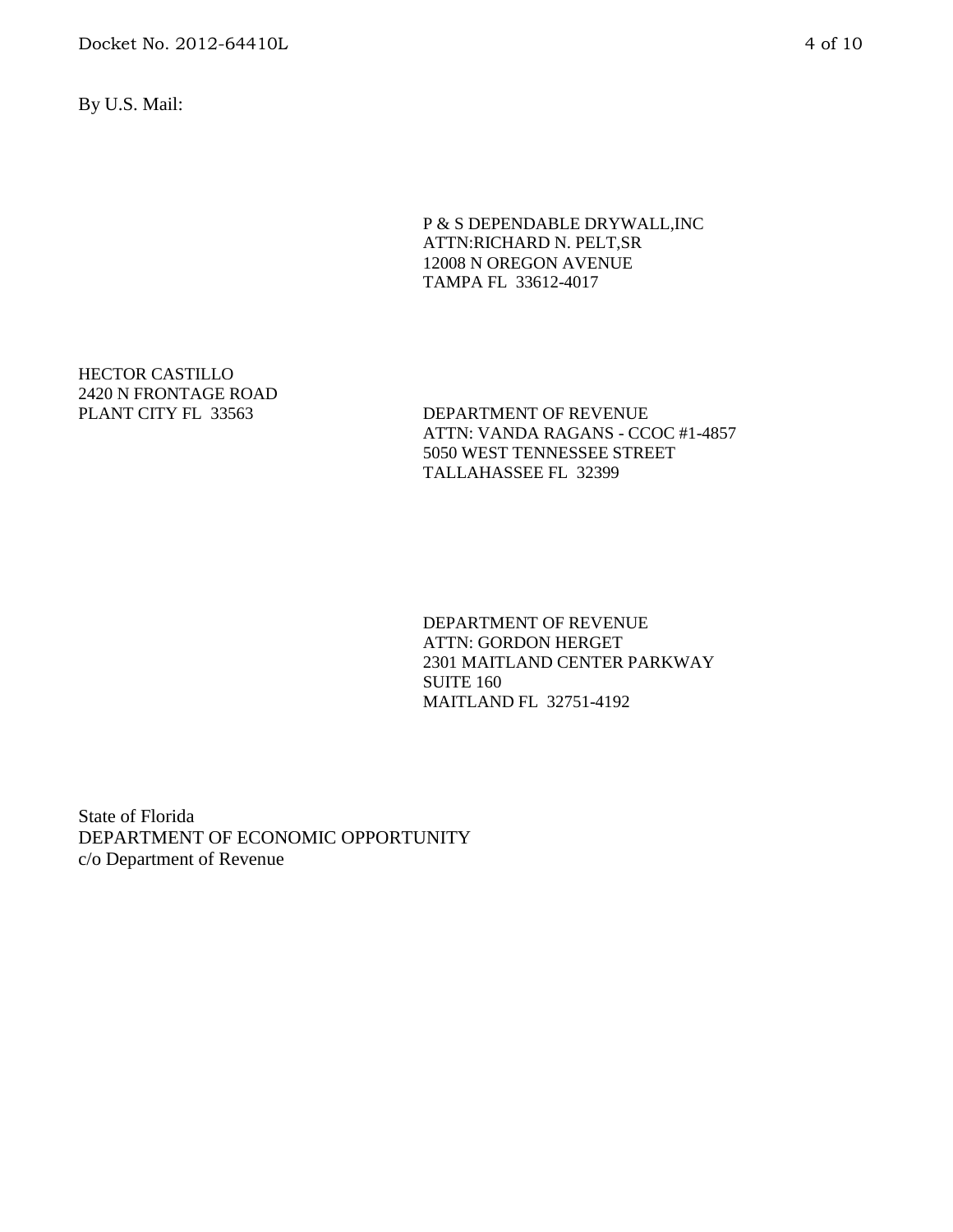## **DEPARTMENT OF ECONOMIC OPPORTUNITY Reemployment Assistance Appeals**

MSC 347 CALDWELL BUILDING 107 EAST MADISON STREET TALLAHASSEE FL 32399-4143

#### **PETITIONER:**

Employer Account No. - 3088229 P & S DEPENDABLE DRYWALL,INC ATTN:RICHARD N. PELT,SR 12008 N OREGON AVENUE TAMPA FL 33612-4017

> **PROTEST OF LIABILITY DOCKET NO. 2012-64410L**

#### **RESPONDENT:**

State of Florida DEPARTMENT OF ECONOMIC **OPPORTUNITY** c/o Department of Revenue

# **RECOMMENDED ORDER OF SPECIAL DEPUTY**

TO: Assistant Director, Interim Executive Director, Reemployment Assistance Services DEPARTMENT OF ECONOMIC OPPORTUNITY

This matter comes before the undersigned Special Deputy pursuant to the Petitioner's protest of the Respondent's determination dated May 16, 2012

After due notice to the parties, a telephone hearing was held on July 13, 2012. The Petitioner, represented by the Petitioner's president, appeared and testified. The Joined Party appeared and testified. The Respondent, represented by a Department of Revenue Tax Specialist, appeared and testified.

The record of the case, including the recording of the hearing and any exhibits submitted in evidence, is herewith transmitted. Proposed Findings of Fact and Conclusions of Law were not received.

### **Issue**:

Whether services performed for the Petitioner by the Joined Party and other individuals constitute insured employment pursuant to Sections 443.036(19), 443.036(21); 443.1216, Florida Statutes, and if so, the effective date of the liability.

Whether the Petitioner meets liability requirements for Florida reemployment assistance contributions, and if so, the effective date of liability, pursuant to Sections 443.036(19); 443.036(21), Florida Statutes.

### **Findings of Fact:**

1. The Petitioner is a corporation, formed in 2007, that is engaged in business as a drywall contractor for commercial projects. The Petitioner performs work directly for owners or under contract with general contractors. The Petitioner's president, his wife and son are active in the operation of the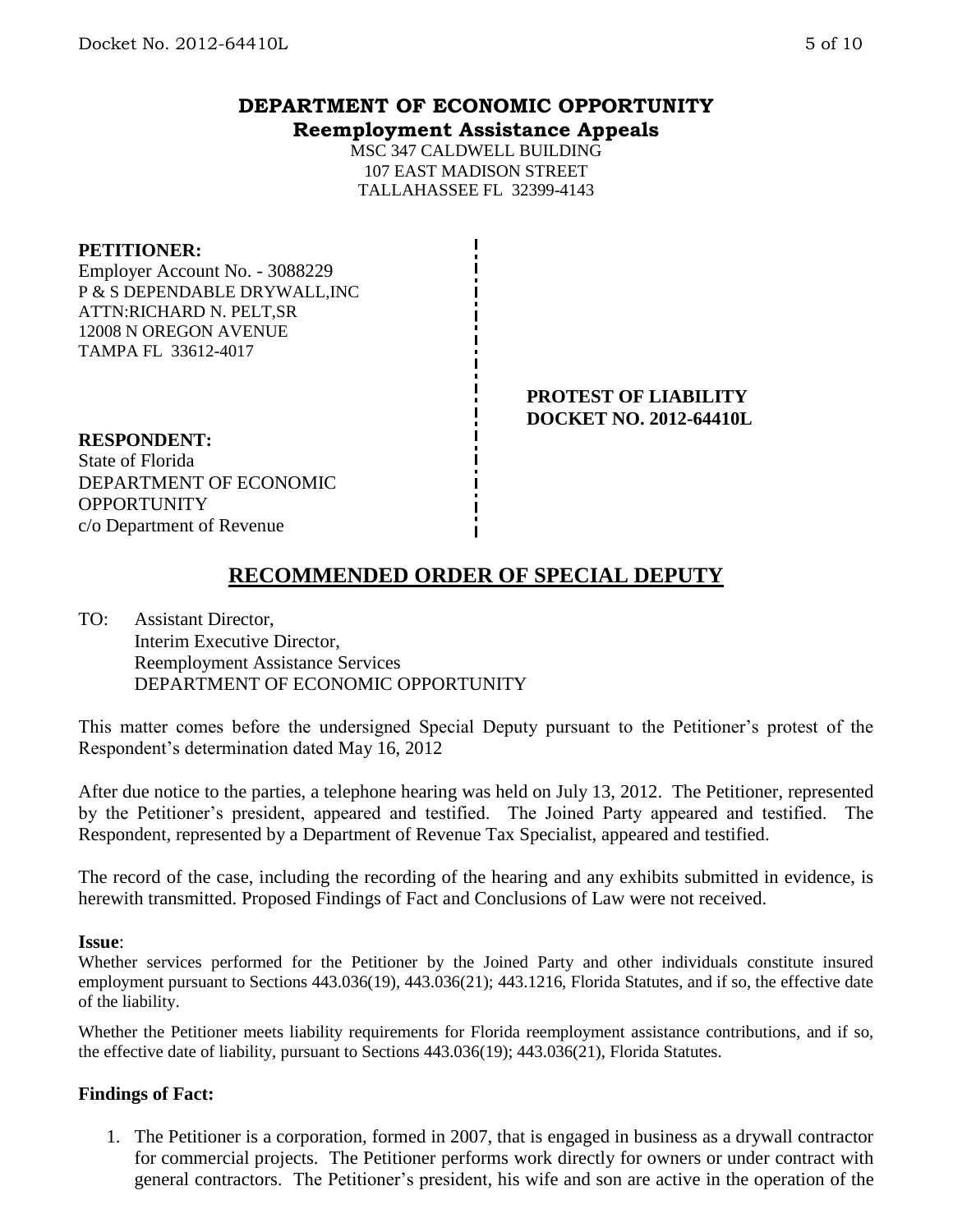business. Those individuals are leased by the Petitioner through an employee leasing company, and their wages are reported to the Department of Revenue by the leasing company.

- 2. The Petitioner utilizes workers it classifies as independent contractors to install metal framing and to hang drywall. The Petitioner utilizes experienced workers and does not provide training. The workers usually contact the Petitioner when they are looking for work. The Petitioner does not enter into written agreements with the workers.
- 3. The workers provide their own tools and equipment. The Petitioner provides scaffolding, if needed. The general contractor provides a lift, if needed. For most jobs, the general contractor furnishes the materials needed for the work. If the Petitioner contracts directly with an owner, the Petitioner furnishes the materials. The workers provide their own transportation to the job sites.
- 4. The jobs vary in duration from several days to several weeks or months. The workers do not have set hours and can work at any time the job site is available. The Petitioner monitors the progress of the work. At times, the Petitioner's president works at the site along with the workers, marking ground lines and installing doors. At other times, the Petitioner's president visits the job sites to check the progress.
- 5. The workers are usually paid a price per running foot for installing the metal framing and a price per board for hanging drywall. The price agreed upon depends upon the difficulty of the work. Occasionally, the workers are paid by the hour. The hourly rate is dependent upon the worker's level of experience. The Petitioner does not provide worker's compensation insurance or fringe benefits, such as vacation pay, holiday pay, or bonuses to the workers.
- 6. The workers are free to subcontract the work and to work for others, including competitors of the Petitioner.
- 7. The workers are responsible for correcting their own errors without additional compensation.
- 8. The Petitioner often hires Oscar Castillo to install metal framing and hang drywall. Oscar Castillo performs the work with a team, consisting of his brothers, nephews, and other relatives. Oscar Castillo provides a written statement to the Petitioner for the work that shows the amount of work performed by each team member. The Petitioner pays Oscar Castillo by check. Oscar Castillo pays the other team members.
- 9. The Joined Party is Oscar Castillo's brother. The Joined Party began working as a member of Oscar Castillo's team in March 2011. The Joined Party was not experienced in installing metal framing or hanging drywall. The Joined Party learned how to do the work by watching his brothers.
- **10.** After working for approximately two months, the Joined Party became dissatisfied with deductions from his pay made by Oscar Castillo. Oscar Castillo deducted a portion of a fee he paid to a check cashing service from the Joined Party's pay. The Joined Party asked the Petitioner if he could be paid directly by the Petitioner. The Petitioner agreed and told the Joined Party he would be paid under the same terms as his brother was paid. At the request of the Petitioner, the Joined Party completed a form W-9. The Joined Party was paid directly by the Petitioner from May 7, 2011, through September 25, 2011.
- 11. The Joined Party continued to perform his work in the same manner as he had performed the work with his brother, Oscar Castillo. The Joined Party did not work independently of Oscar Castillo or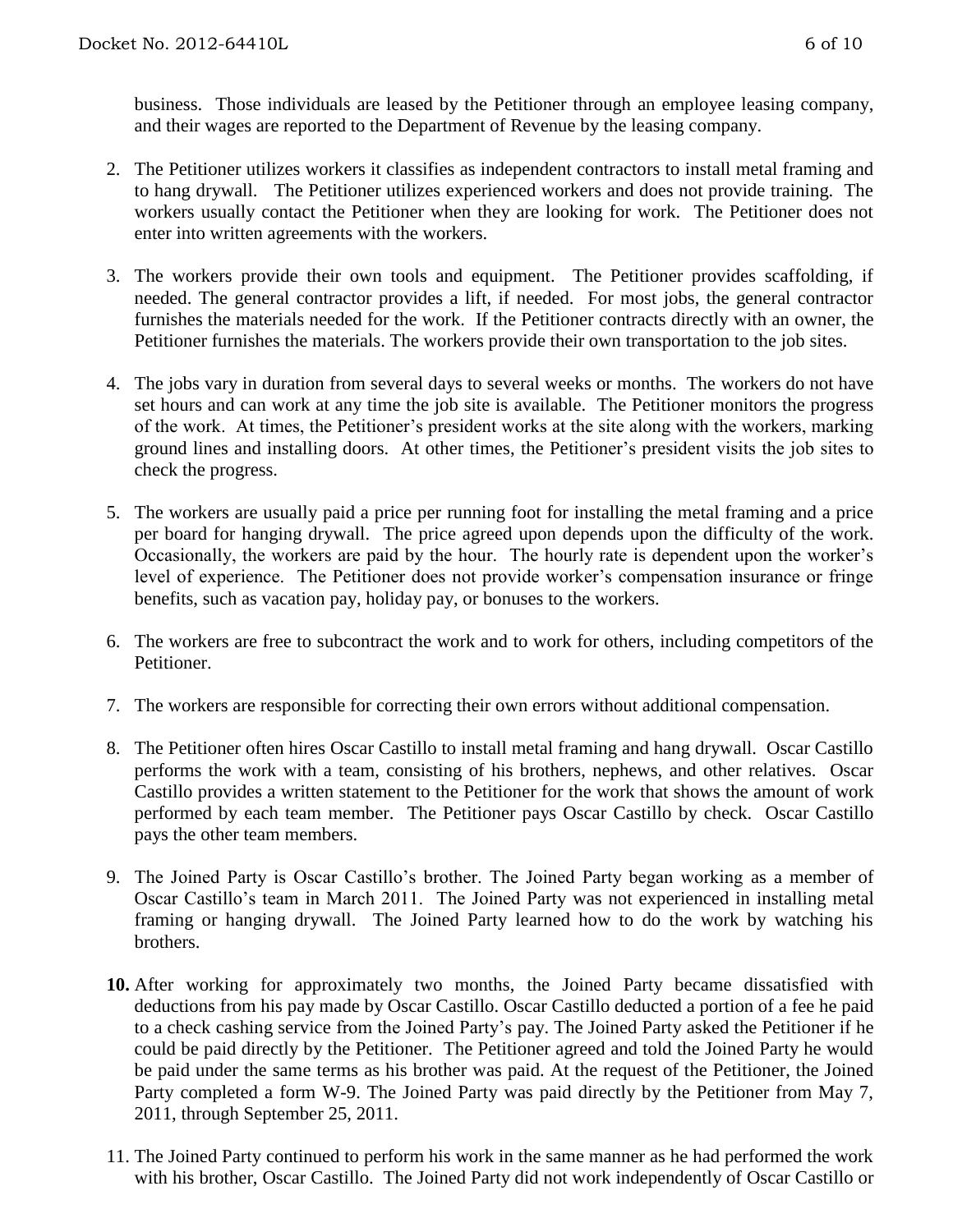the other team members. The Joined Party did not submit an invoice to the Petitioner. The Petitioner paid the Joined Party based upon the amount of work reported by Oscar Castillo. The Joined Party worked under the same terms and conditions as the other workers the Petitioner considered independent contractors.

- 12. During the time the Joined Party performed services for the Petitioner, the Petitioner was a subsubcontractor on a job at MacDill Air Force Base. After the subcontractor filed for bankruptcy, the Petitioner continued to perform work for the general contractor's surety company. The surety company required that the Petitioner bill for the work on an hourly basis. The Petitioner, in turn, paid Oscar Castillo and the Joined Party on hourly basis. The general contractor required all workers and visitors to sign in and sign out when arriving and leaving the job site. The Petitioner used the number of hours reflected on the sign in sheets to determine the amounts due Oscar Castillo, the Joined Party, and the other team members.
- 13. The Petitioner did not withhold taxes from the Joined Party's pay. The Petitioner reported the Joined Party's 2011 earnings on a form 1099-MISC as non-employee compensation.

## **Conclusions of Law:**

- 14. The issue in this case, whether services performed for the Petitioner by the Joined Party and others as drywall construction workers, constitute employment subject to the Florida Reemployment Assistance Program Law, is governed by Chapter 443, Florida Statutes. Section 443.1216(1)(2)2, Florida Statutes, provides that employment subject to the chapter includes service performed by individuals under the usual common law rules applicable in determining an employer-employee relationship.
- 15. The Supreme Court of the United States held that the term "usual common law rules" is to be used in a generic sense to mean the "standards developed by the courts through the years of adjudication." United States v. W.M. Webb, Inc., 397 U.S. 179 (1970).
- 16. The Supreme Court of Florida adopted and approved the tests in 1 Restatement of Law, Agency 2d Section 220 (1958), for use to determine if an employment relationship exists. See Cantor v. Cochran, 184 So.2d 173 (Fla. 1966); Miami Herald Publishing Co. v. Kendall, 88 So.2d 276 (Fla. 1956); Magarian v. Southern Fruit Distributors, 1 So.2d 858 (Fla. 1941); see also Kane Furniture Corp. v. R. Miranda, 506 So.2d 1061 (Fla. 2d DCA 1987).
- 17. Restatement of Law is a publication, prepared under the auspices of the American Law Institute, which explains the meaning of the law with regard to various court rulings. The Restatement sets forth a nonexclusive list of factors that are to be considered when judging whether a relationship is an employment relationship or an independent contractor relationship.
- 18. 1 Restatement of Law, Agency 2d Section 220 (1958) provides:
	- (1) A servant is a person employed to perform services for another and who, in the performance of the services, is subject to the other's control or right of control.
	- (2) The following matters of fact, among others, are to be considered: (a) the extent of control which, by the agreement, the business may exercise over the details of the work;

(b) whether or not the one employed is engaged in a distinct occupation or business;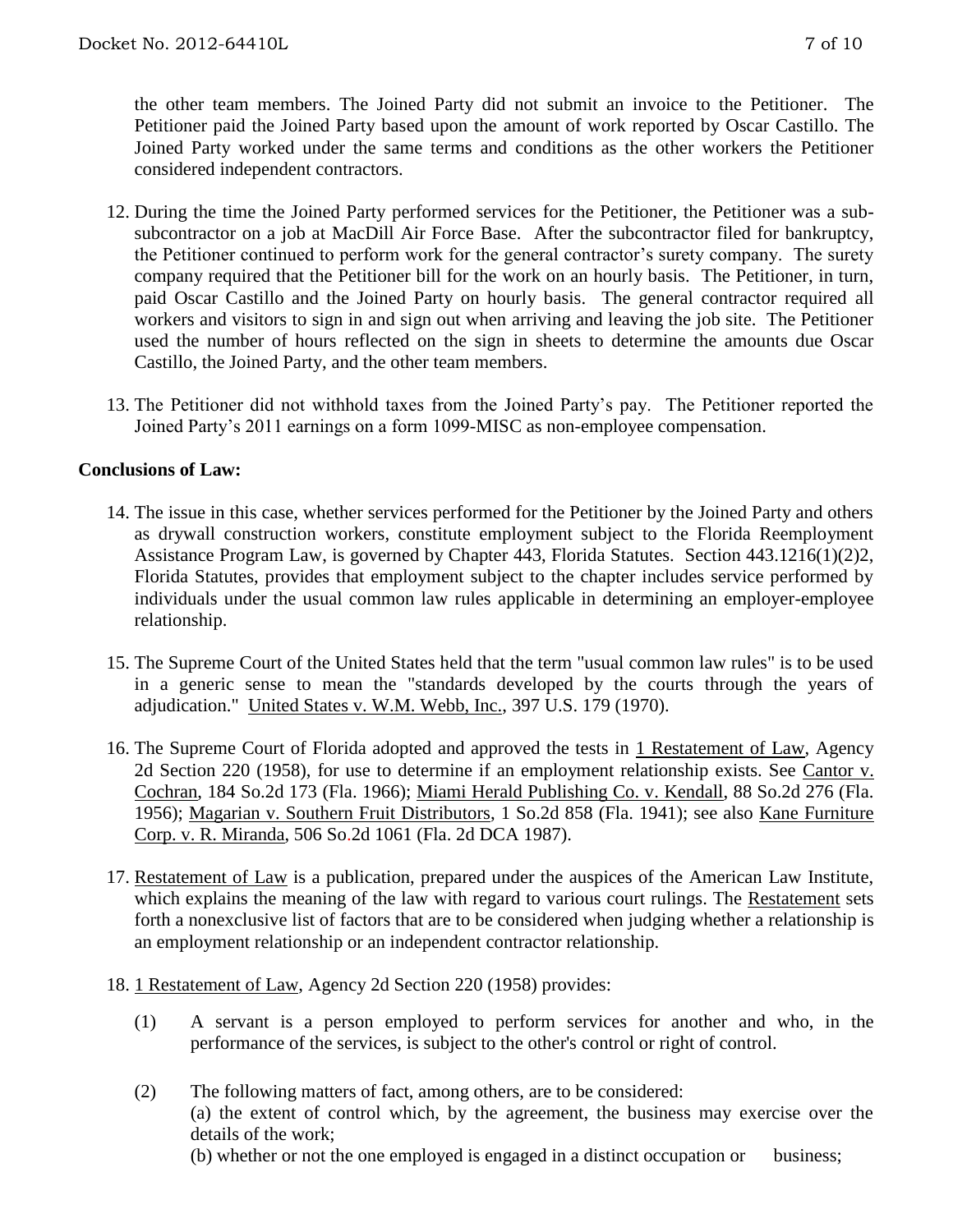(c) the kind of occupation, with reference to whether, in the locality, the work is usually done under the direction of the employer or by a specialist without supervision; (d) the skill required in the particular occupation;

(e) whether the employer or the worker supplies the instrumentalities, tools, and the place of work for the person doing the work;

(f) the length of time for which the person is employed;

- $(g)$  the method of payment, whether by the time or by the job;
- (h) whether or not the work is a part of the regular business of the employer;
- (i) whether or not the parties believe they are creating the relation of master and servant;
- (j) whether the principal is or is not in business.
- 19. Comments in the Restatement explain that the word "servant" does not exclusively connote manual labor, and the word "employee" has largely replaced "servant" in statutes dealing with various aspects of the working relationship between two parties.
- 20. In Department of Health and Rehabilitative Services v. Department of Labor & Employment Security, 472 So.2d 1284 (Fla. 1<sup>st</sup> DCA 1985) the court confirmed that the factors listed in the Restatement are the proper factors to be considered in determining whether an employer-employee relationship exists. However, in citing La Grande v. B&L Services, Inc., 432 So.2d 1364, 1366 (Fla.  $1<sup>st</sup> DCA$  1983), the court acknowledged that the question of whether a person is properly classified an employee or an independent contractor often cannot be answered by reference to "hard and fast" rules, but rather must be addressed on a case-by-case basis.
- 21. The Petitioner does not enter into written agreements with individuals the Petitioner considers independent contractors. The record reflects that the agreement for direct payment by the Petitioner to the Joined Party was made for the Joined Party's convenience. The Petitioner advised the Joined Party that he would be paid in the same manner as the Petitioner paid Oscar Castillo; however, no specific terms were discussed. The Joined Party performed his services under the same terms and conditions as the other workers the Petitioner considers independent contractors. In the absence of an express agreement as to the working relationship, the actual practice of the parties should be examined. Keith v. News Sun Sentinel Co., 667 So.2d 167 (Fla. 1995).
- 22. The Petitioner did not provide any training to the Joined Party. The Petitioner did not tell the Joined Party how to perform the work. The Joined Party gained experience by working with his brothers and other family members.
- 23. The workers, including the Joined Party, were free to accept or decline work and to perform services for competitors of the Petitioner. The Joined Party and the other workers were not required to work set hours.
- 24. The Joined Party and the other workers used their own tools and equipment, with the exception of scaffolding and a lift, and provided their own transportation to and from the job sites.
- 25. The Petitioner did not supervise the work. The workers were responsible to correcting defective work without additional compensation.
- 26. The workers were paid primarily on a piecework basis, rather than by time, and the amounts were negotiated. The workers were paid by time only when the Petitioner's contract with its client required payment on an hourly basis.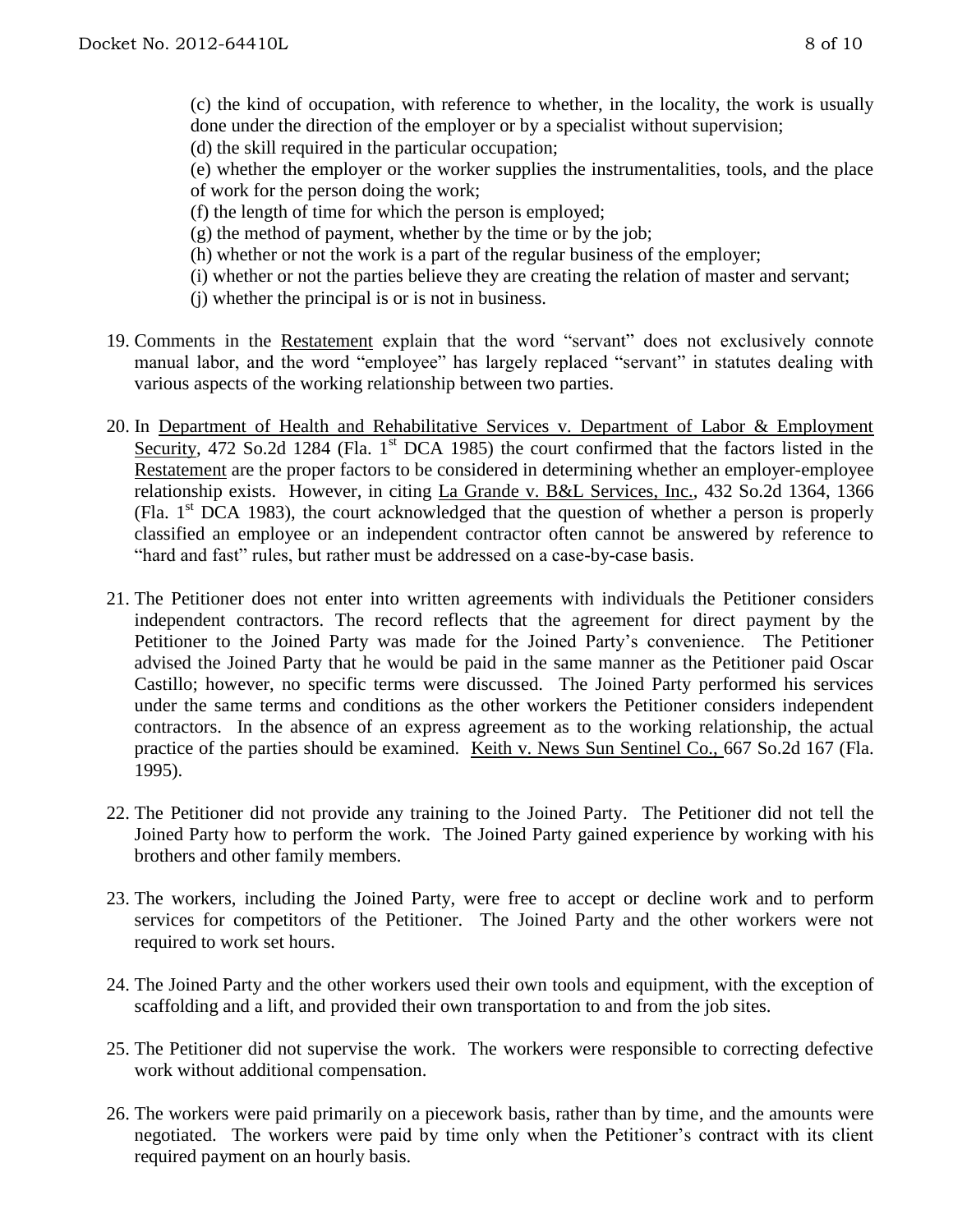- 27. The Petitioner did not withhold taxes from the Joined Party's pay. The Petitioner did not provide any fringe benefits to the Joined Party. The Petitioner reported the Joined Party's earnings as nonemployee compensation.
- 28. The relationship of employer-employee requires control and direction by the employer over the actual conduct of the employee. This exercise of control over the person as well as the performance of the work to the extent of prescribing the manner in which the work shall be executed and the method and details by which the desired result is to be accomplished is the feature that distinguishes an independent contractor from a servant. Collins v. Federated Mutual Implement and Hardware Insurance Co., 247 So. 2d 461 (Fla. 4<sup>th</sup> DCA 1971); La Grande v. B. & L. Services, Inc., 432 So. 2d 1364 (Fla. 1st DCA 1983). It was not shown that the Petitioner exercised sufficient control over the Joined Party or the other workers to establish an employeremployee relationship. Thus, it is concluded that the services performed for the Petitioner by the Joined Party and others as drywall construction workers do not constitute insured work.
- 29. The record shows the Petitioner's president and two other individuals performing service for the Petitioner are leased by the Petitioner under a contract with an employee leasing company. Accordingly, pursuant to Section 443.1215(1), Florida Statutes, the Petitioner does not meet liability requirements for Florida reemployment assistance contributions.

**Recommendation:** It is recommended that the determination dated May 16, 2012, be REVERSED. Respectfully submitted on August 20, 2012.



SUSAN WILLIAMS, Special Deputy Office of Appeals

A party aggrieved by the *Recommended Order* may file written exceptions to the Director at the address shown above within fifteen days of the mailing date of the *Recommended Order*. Any opposing party may file counter exceptions within ten days of the mailing of the original exceptions. A brief in opposition to counter exceptions may be filed within ten days of the mailing of the counter exceptions. Any party initiating such correspondence must send a copy of the correspondence to each party of record and indicate that copies were sent.

Una parte que se vea perjudicada por la *Orden Recomendada* puede registrar excepciones por escrito al Director Designado en la dirección que aparece arriba dentro de quince días a partir de la fecha del envío por correo de la *Orden Recomendada*. Cualquier contraparte puede registrar contra-excepciones dentro de los diez días a partir de la fecha de envió por correo de las excepciones originales. Un sumario en oposición a contra-excepciones puede ser registrado dentro de los diez días a partir de la fecha de envío por correo de las contra-excepciones. Cualquier parte que dé inicio a tal correspondencia debe enviarle una copia de tal correspondencia a cada parte contenida en el registro y señalar que copias fueron remitidas.

Yon pati ke *Lòd Rekòmande* a afekte ka prezante de eksklizyon alekri bay Direktè Adjwen an lan adrès ki parèt anlè a lan yon peryòd kenz jou apati de dat ke *Lòd Rekòmande* a te poste a. Nenpòt pati ki fè opozisyon ka prezante objeksyon a eksklizyon yo lan yon peryòd dis jou apati de lè ke objeksyon a eksklizyon orijinal yo te poste. Yon dosye ki prezante ann opozisyon a objeksyon a eksklizyon yo, ka prezante lan yon peryòd dis jou apati de dat ke objeksyon a eksklizyon yo te poste. Nenpòt pati ki angaje yon korespondans konsa dwe voye yon kopi kourye a bay chak pati ki enplike lan dosye a e endike ke yo te voye kopi yo.